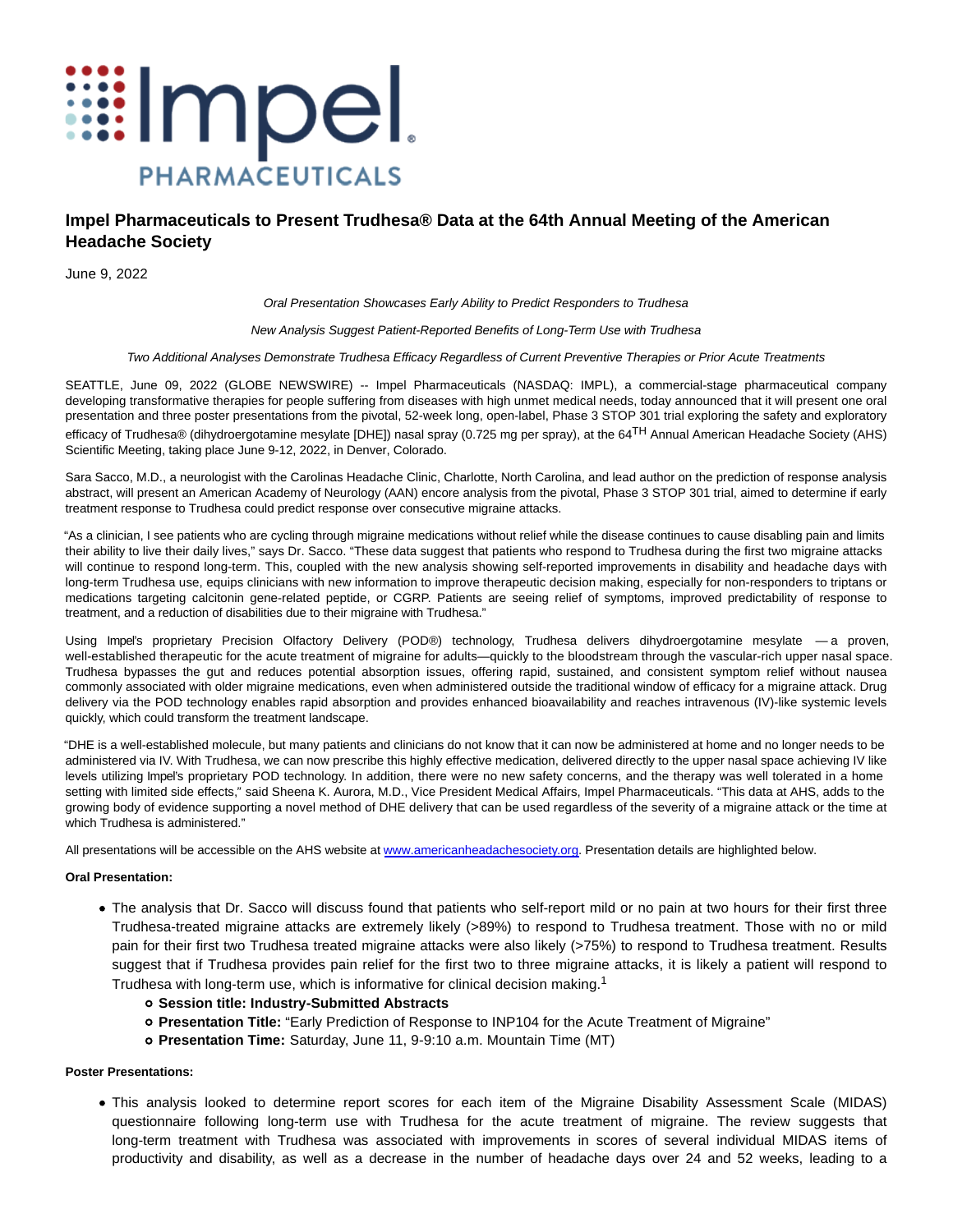reduction in overall patient burden.<sup>2</sup>

- **Presentation Title:** "Improvements in Productivity and Disability with INP104 as Assessed by the Migraine Disability Assessment Scale (MIDAS): Results from the Phase 3 STOP 301 Study"; **Poster #**P-176
- **Presentation Time:** Saturday, June 11, 1:00-2:15 p.m. Mountain Time (MT)
- This analysis evaluated data from the STOP 301 trial to determine the efficacy of Trudhesa in patients who did or did not use concomitant migraine preventive medications over 24-week period. Treatment with Trudhesa over 24 weeks demonstrated improvements in self-reported pain and most bothersome symptom freedom at 2 hours post-Trudhesa with most of the concomitant migraine preventive groups analyzed. Results suggest that Trudhesa may be an effective acute therapy for migraine in patients who are concurrently using preventive therapies.<sup>3</sup>
	- **Presentation Title:** "Exploratory Efficacy of INP104 in Patients Using Concomitant Preventive Migraine Medications"; **Poster #**P-174
	- **Presentation Time:** Saturday, June 11, 1:00-2:15 p.m. Mountain Time (MT)
- An [additional AAN encore presentation fr](https://index.mirasmart.com/aan2022/PDFfiles/AAN2022-002749.html)om the pivotal, Phase 3 STOP 301 trial, will look at the exploratory efficacy of Trudhesa treatment over 24 weeks based on acute medications used prior to Trudhesa. There are many evidence-based migraine acute treatments currently available and these are either migraine non-specific (i.e., non-steroidal anti-inflammatory drugs [NSAIDs], acetaminophen) or migraine-specific (i.e., triptans, DHE). Since there are numerous acute therapies available, it is important to determine if the efficacy of Trudhesa is impacted by prior acute treatment history. Acute therapies most commonly used prior to initiation of treatment with Trudhesa were acetaminophen, NSAIDs, and triptans. This analysis suggests that Trudhesa is an effective treatment for migraine patients who have previously used a variety of acute therapies.<sup>4</sup>
	- **Presentation Title:** "Exploratory Efficacy of INP104 in Migraine Patients by Prior Treatment"; **Poster #**P-173
	- **Presentation Time:** Friday, June 10, 1:30-2:30 p.m. Mountain Time (MT)

#### **About STOP 301**

The new drug application for Trudhesa included the results of the Phase 3, open-label, pivotal safety study, STOP 301, which is the largest longitudinal study ever conducted with DHE using nasal spray delivery.<sup>5</sup> More than 5,650 migraine attacks were treated over 24 or 52 weeks during the study. The primary objective of the study was to assess the safety and tolerability of Trudhesa. Exploratory objectives included efficacy assessments of migraine measures and a patient acceptability questionnaire. In the trial, Trudhesa was generally well tolerated and exploratory efficacy findings showed it provided rapid, sustained, and consistent symptom relief. Unlike some oral acute treatments that need to be taken within one hour of attack onset to be most effective, the STOP 301 study reported Trudhesa offered consistent efficacy even when taken late into a migraine attack.<sup>6</sup>

There were no serious Trudhesa-related treatment-emergent adverse events (TEAEs) observed in the STOP 301 study and the majority of TEAEs were mild and transient in nature.<sup>7</sup> Some of the most frequently reported Trudhesa-related TEAEs (≥2%) during the entire 52-week study period were nasal congestion (17.8%), nausea (6.8%), nasal discomfort (6.8%), abnormal olfactory test (6.8%) and vomiting (2.7%).<sup>8</sup>

In the STOP 301 study, patient-reported exploratory efficacy findings reported that more than a third of patients (38%) had pain freedom,  $9$  two-thirds (66%) had pain relief, 9 and more than half (52%) had freedom from their most bothersome migraine symptom<sup>10</sup> at two hours after their first dose of Trudhesa. For one in six patients (16%), pain relief started as early as 15 minutes.<sup>11</sup> Of patients who were pain free at two hours after their first migraine attack, 98 percent were still pain free at 24 hours,<sup>11</sup> and 95 percent were still pain free through two days respectively, during weeks 21-24.<sup>12</sup> The great majority of patients (84%) reported that Trudhesa was easy to use and preferred it over their current therapy. <sup>13</sup>

#### **About Migraine**

Approximately 31 million adults in the U.S. are living with migraine,<sup>14</sup> and there is a need for more treatment options. In a survey of nearly 4,000 U.S. patients using oral acute prescription medication for migraine, 96 percent said they were dissatisfied with at least one aspect of their treatment —including lack of sustained relief, inconsistent relief, and lack of relief from a rapid-onset attack. Nearly half (48%) said they can still have pain two hours after taking medication and 38 percent say their headache returns within 24 hours of getting relief.<sup>15</sup> Additionally, there is a need for non-oral routes of administration given the high prevalence of gastrointestinal issues among people with migraine.

#### **About the Precision Olfactory Delivery (POD®) Technology:**

Impel's proprietary POD® technology is able to deliver a range of therapeutic molecules and formulations into the vascular-rich upper nasal space, believed to be a gateway for unlocking the previously unrealized full potential of these molecules. By delivering predictable doses of drug directly to the upper nasal space, Impel's precision performance technology has the goal of enabling increased and consistent absorption of drug, overriding the high variability associated with other nasal delivery systems, yet without the need for an injection. While an ideal target for drug administration, to date no technology has been able to consistently deliver drugs to the upper nasal space. By utilizing this route of administration, Impel Pharmaceuticals has been able to demonstrate blood concentration levels for its investigational therapies that are comparable to intramuscular (IM) administration and can even reach intravenous (IV)-like systemic levels quickly, which could transform the treatment landscape for central nervous system (CNS) and other disorders. Importantly, the POD technology offers propellant-enabled delivery of dry powder and liquid formulations that eliminates the need for coordination of breathing, allowing for self- or caregiver-administration in a manner that may improve patient outcome, comfort, and potentially, compliance.

#### **About Trudhesa® (dihydroergotamine mesylate) Nasal Spray**

Trudhesa® nasal spray (0.725 mg per spray) is approved by the U.S. Food and Drug Administration for the acute treatment of migraine with or without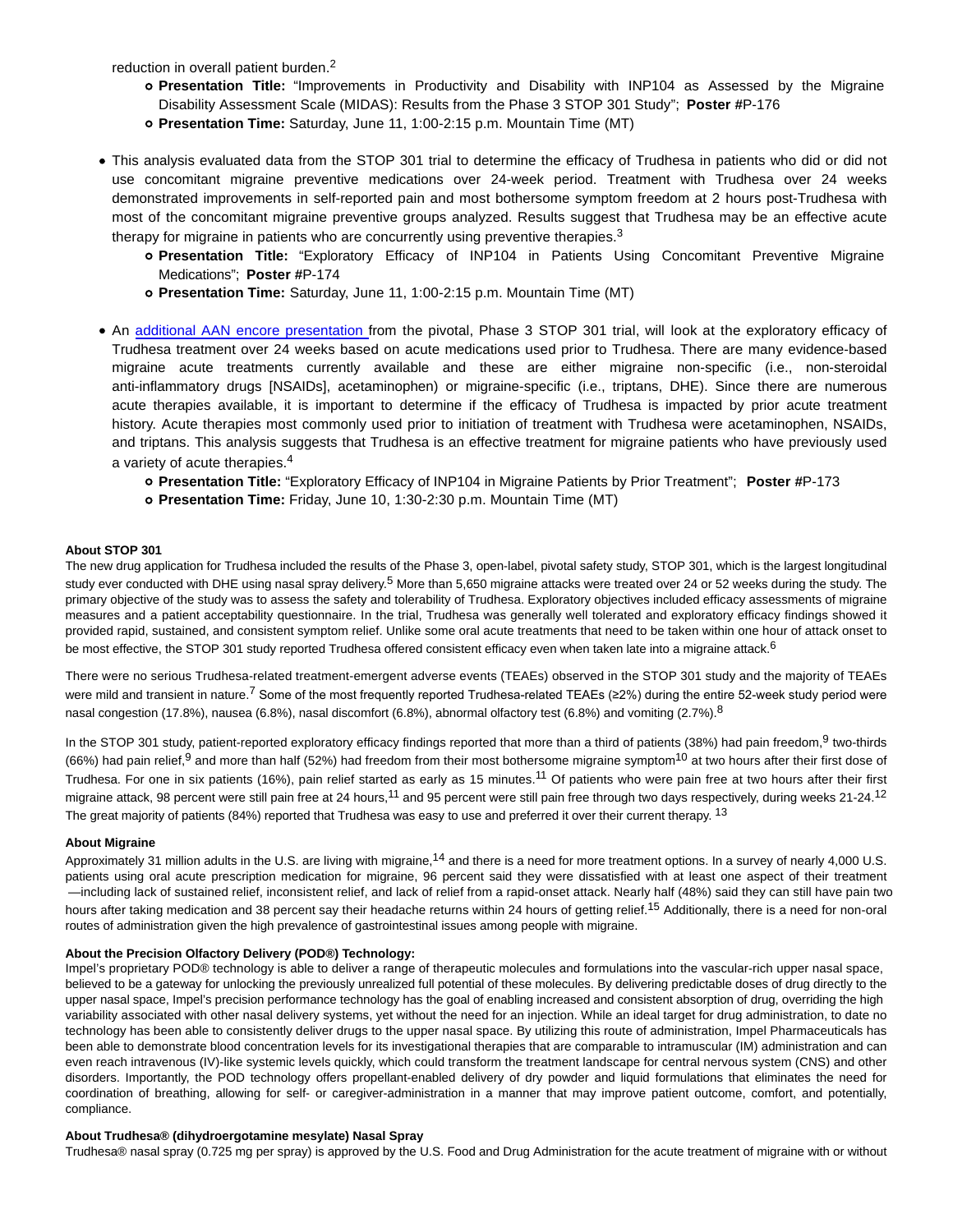aura in adults in the U.S. Using Impel's proprietary POD® technology, Trudhesa gently delivers DHE—a proven, well-established therapeutic $6$ —quickly to the bloodstream through the vascular-rich upper nasal space. Trudhesa bypasses the gut and potential absorption issues, offering the potential for rapid, sustained, and consistent relief without injection or infusion, even when administered hours after the start of a migraine attack.<sup>16</sup>

Trudhesa is a single use, drug-device combination product containing a vial of DHE (4 mg DHE in a 1 mL solution that is clear and colorless to faintly yellow) and a POD® device. Prior to initiation of Trudhesa, a cardiovascular evaluation is recommended. For patients with risk factors predictive of coronary artery disease who are determined to have a satisfactory cardiovascular evaluation, it is strongly recommended that administration of the first dose of Trudhesa take place in the setting of an appropriately equipped healthcare facility.

Trudhesa is designed to be self-administered. Once assembled, Trudhesa should be primed before initial use by releasing 4 sprays. A patient should use Trudhesa immediately after priming. The recommended dose of Trudhesa is 1.45 mg administered as two metered sprays into the nose (one spray of 0.725 mg into each nostril). The dose may be repeated, if needed, a minimum of one hour after the first dose. A patient should not use more than two doses of Trudhesa within a 24-hour period or three doses within a 7-day period. A patient should use or discard Trudhesa within eight hours once the vial has been opened or the product has been assembled. A consumer assembly video is available on [www.TRUDHESA.com](https://www.globenewswire.com/Tracker?data=gIPYnf5ERlDJNICdeN1ar8B6Df9w97uYpxRVj7f2qW0yM8FKOdywtQcHtkfvNHf9jSMWlXBA3pthZitydfPFqg==) and please refer to the Instructions for Use for more details.

## **About Dihydroergotamine Mesylate (DHE)**

DHE was approved for the treatment of migraine in 1946 and has more than 70 years of therapeutic use.<sup>6</sup> Migraine treatment with DHE has demonstrated efficacy independent of when the treatment is initiated.<sup>17</sup> Unlike other available treatments for migraine, DHE is known to bind to multiple receptors theorized to be implicated in migraine onset and duration.<sup>12</sup>

## **Trudhesa® Indication and Important Safety Information**

## **Indication**

Trudhesa® is used to treat an active migraine headache with or without aura in adults. Do not use Trudhesa to prevent migraine when you have no symptoms. It is not known if Trudhesa is safe and effective in children.

#### **Important Safety Information**

Serious or potentially life-threatening reductions in blood flow to the brain or extremities due to interactions between dihydroergotamine (the active ingredient in Trudhesa) and strong CYP3A4 inhibitors (such as protease inhibitors and macrolide antibiotics) have been reported rarely. As a result these medications should not be taken together.

#### **Do not use Trudhesa if you:**

- Have any disease affecting your heart, arteries, or blood circulation.
- Are taking certain anti-HIV medications known as protease inhibitors (such as ritonavir or nelfinavir).
- Are taking a macrolide antibiotic such as clarithromycin or erythromycin.
- Are taking certain antifungals such as ketoconazole or itraconazole.
- Have taken certain medications such as triptans or ergot-type medications for the treatment or prevention of migraine within the last 24 hours.
- Have taken any medications that constrict your blood vessels or raise your blood pressure.
- Have severe liver or kidney disease.
- Are allergic to ergotamine or dihydroergotamine.

## **Before taking Trudhesa, tell your doctor if:**

- You have high blood pressure, chest pain, shortness of breath, heart disease; or risk factors for heart disease (such as high blood pressure, high cholesterol, obesity, diabetes, smoking, strong family history of heart disease or you are postmenopausal, or male over 40); or problems with blood circulation in your arms, legs, fingers, or toes.
- You have or had any disease of the liver or kidney.
- You are taking any prescription or over-the-counter medications, including vitamins or herbal supplements.
- You are pregnant, planning to become pregnant or are nursing, or have ever stopped medication due to an allergy or bad reaction.
- This headache is different from your usual migraine attacks.

The use of Trudhesa should not exceed dosing guidelines and should not be used on a daily basis. Serious cardiac (heart) events, including some that have been fatal, have occurred following the use of dihydroergotamine mesylate, particularly with dihydroergotamine for injection, but are extremely rare.

You may experience some nasal congestion or irritation, altered sense of taste, sore throat, nausea, vomiting, dizziness, and fatigue after using Trudhesa.

Contact your doctor immediately if you experience:

- Numbness or tingling in your fingers and toes
- Severe tightness, pain, pressure, heaviness, or discomfort in your chest
- Muscle pain or cramps in your arms or legs
- Cold feeling or color changes in 1 or both legs or feet
- Sudden weakness